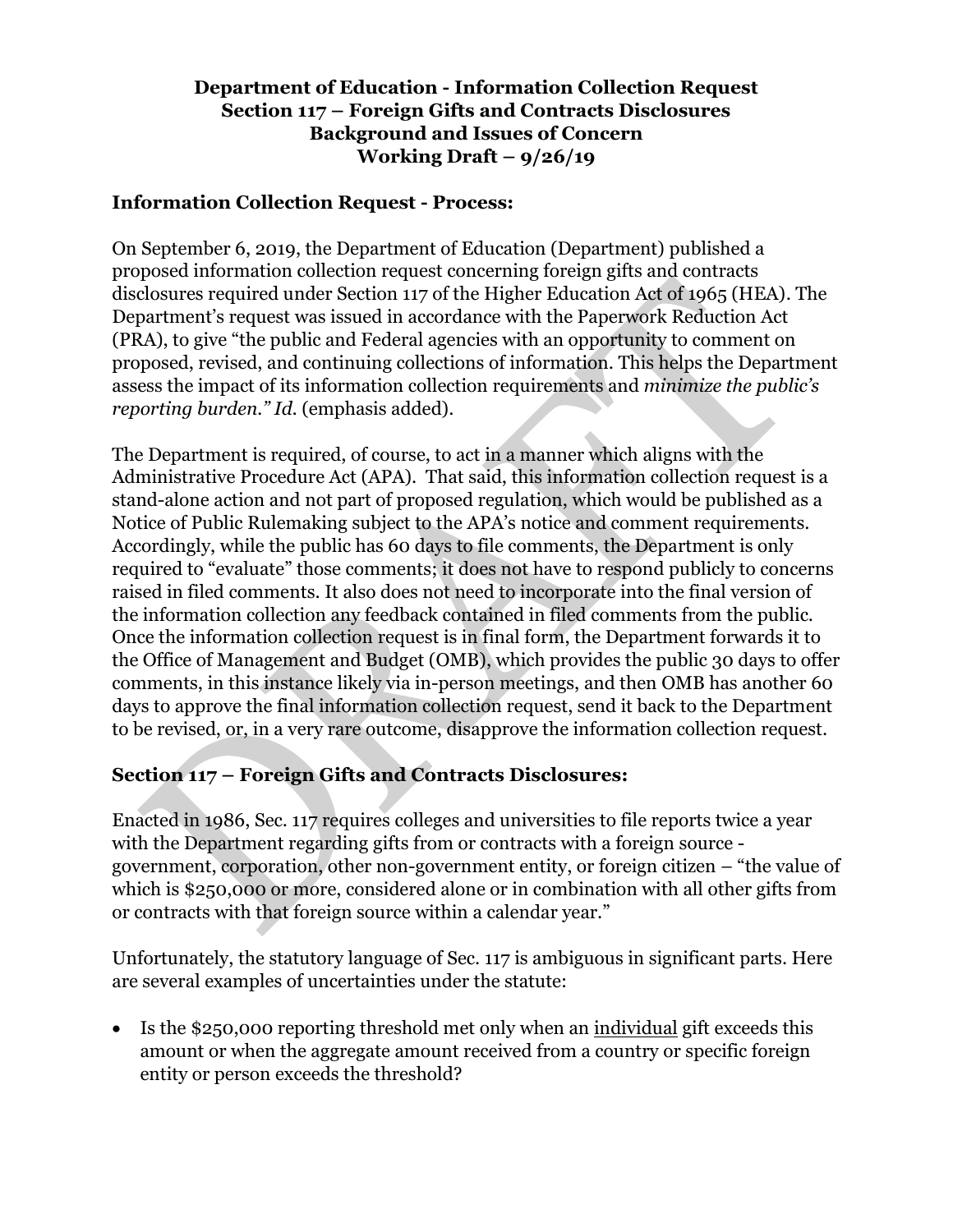- What should be considered under the Sec. 117 definition of an "institution" of higher education? Specifically, are non-profit educational, cultural, or research entities which are legally organized and separate from a higher education institution obligated to comply with the reporting requirements? For example, does the reporting obligation apply to a separate foundation that manages an endowment and disburses funds from it to support the university with funding for student financial aid, scientific research, athletics, etc. if the foundation is a separate  $501(c)(3)$ organization governed by its own fully independent board?
- What should be considered under the Sec. 117 definition of a "gift?" Is a gift limited only to "money or property?" Are in-kind gifts or donations covered?
- What should be considered under the Sec. 117 definition of a "contract?" Does the definition of "contract" apply to services provided by the college or university (or related entity) to a foreign source like a corporation or foreign individual?

Moreover, the statutory ambiguities are compounded by the fact that the Department has never issued formal regulations implementing Sec. 117. Instead, the Department has only issued two "Dear Colleague" letters in 1995 and 2004, which provide limited guidance to institutions about their compliance obligations. Unfortunately, those "Dear Colleague" letters were recently removed from the Department's website that displays information about foreign gifts and contracts.

# **Information Collection Request – General Concerns:**

The higher education community takes seriously recent security concerns raised by Federal policy makers regarding foreign influence. We share a strong interest with the government in safeguarding the integrity of government-funded research and protecting academic freedom and free speech from foreign influence and/or interference. We also take seriously our responsibility to ensure transparency around the relationships U.S. colleges and universities have with foreign entities.

However, the Department's proposed information collection request would vastly exceed the scope of Sec. 117, extending well beyond its statutory language and congressional intent. Indeed, we believe that the Department's information collection request quite blatantly exceeds its authority under Sec. 117 and the general authority delegated to the Department under the Higher Education Act.<sup>1</sup> The proposed information collection will expand the reported information beyond what Congress authorized, require many more institutions to report to the Department, and significantly expand the administrative burden on those schools. It will also likely have a chilling effect on foreign giving, particularly from individuals. The Department has also enormously underestimated the time it will take for institutions to comply with this vast and unnecessary expansion of the foreign gift reporting requirements.

<sup>1</sup> In legal terms, the Department's request is an unlawful, *ultra vires* action.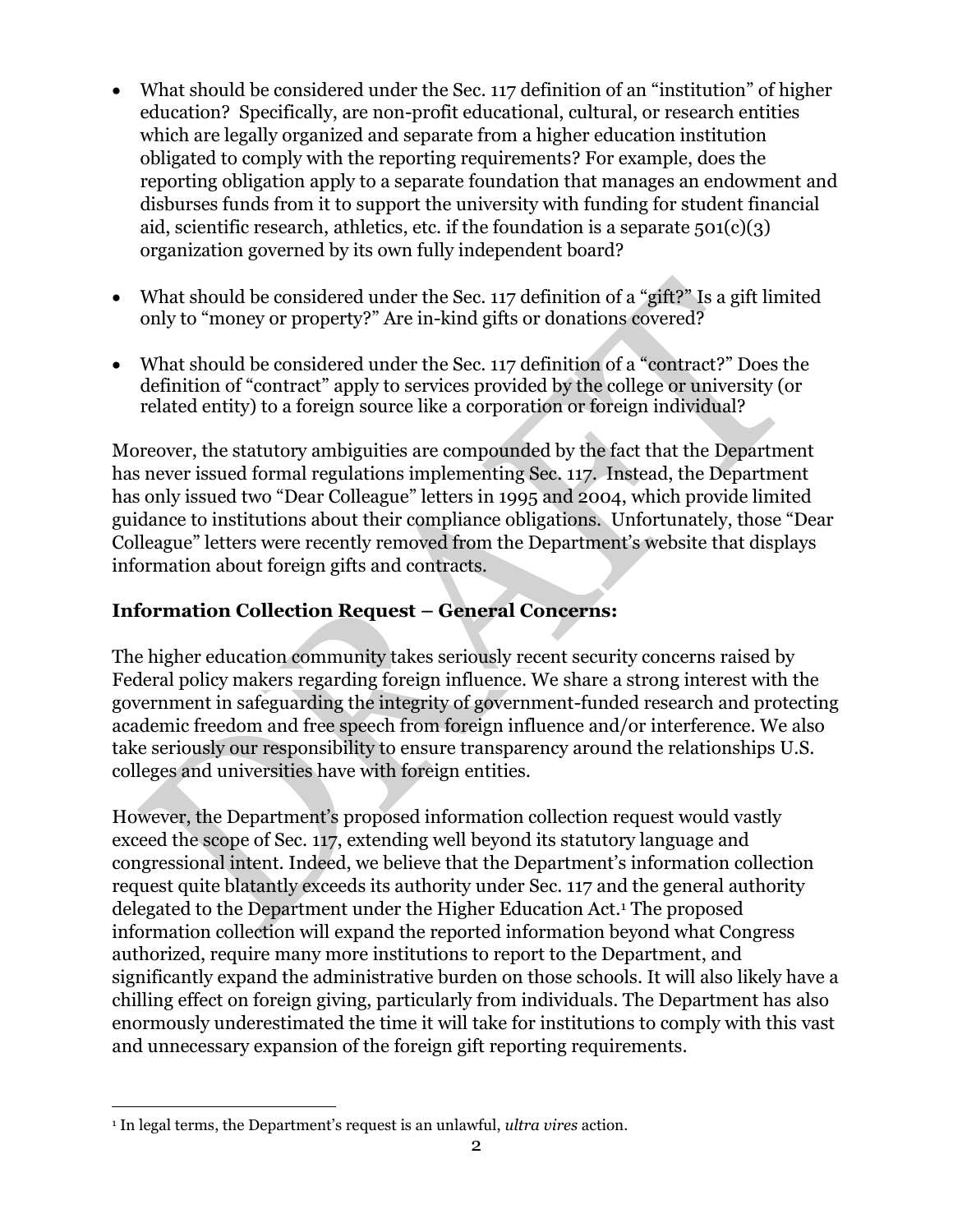Ultimately, the proposed information collection will do little to advance the Congressional goal of bringing greater transparency to the relationships colleges and universities have with foreign entities and efforts to identify any nefarious conduct. It also will undermine the Department's ability to process and/or effectively use the information it will collect. When you are trying to find a needle in a haystack, you don't make the haystack bigger.

### **Information Collection Request – Specific Concerns:**

- 1. The Department's proposed information collection implies that institutions would be required to report **all** foreign gifts and contracts, even those below the \$250,000 threshold. It may conceivably require disclosure of even an alumni contribution well below the \$250,000 threshold if the alumnus is a foreign citizen. Indeed, this broad interpretation is bolstered by the Department's "Statement of Support" which says "[t]he plain language and Congressional purpose of Section 117 is for the institutions subject to this information request to disclose fully **all** foreign money funneled to them, and for this information to be made readily available to the public." (Emphasis added).
- 2. The Department's proposed information collection goes well beyond what the statute requires. For example, it would expand the statutorily directed reporting of the "principal residence for a foreign source" of gifts from foreign individuals, and would now require institutions to report the **name and address** of such individual foreign donors. Practically speaking, this would also preclude any anonymous gifts from foreign individuals.
- 3. Institutions would be required to upload to the Department's information collection portal a "true copy" of any gift or donation agreements, contracts, and restricted or conditional gift agreements and contracts with foreign sources, with no guarantee of confidentiality. Such agreements may include proprietary information that institutions are contractually obligated not to disclose.
- 4. The Department's request would significantly expand the statutory definition of an "institution" of higher education. The proposed information collection would require the reporting of gifts to "all legal entities (including foundations or other organizations) that operate substantially for the benefit or under the auspices of the institution." For example, institutions may be required to report payments for health care services made by a foreign individual receiving treatment at a university hospital. This would also appear to include all independent foundations and other organizations that operate substantially for the benefit of a college or university, even if they do not receive any foreign funds. The schools may have no way to collect the required information from such entities if they are legally independent.
- 5. Schools will be required to verify whether any "institution, **or any part thereof**, including any legal entity (including foundations or organizations) that operates substantially for the benefit for or under the auspices of [the] institution is owned or